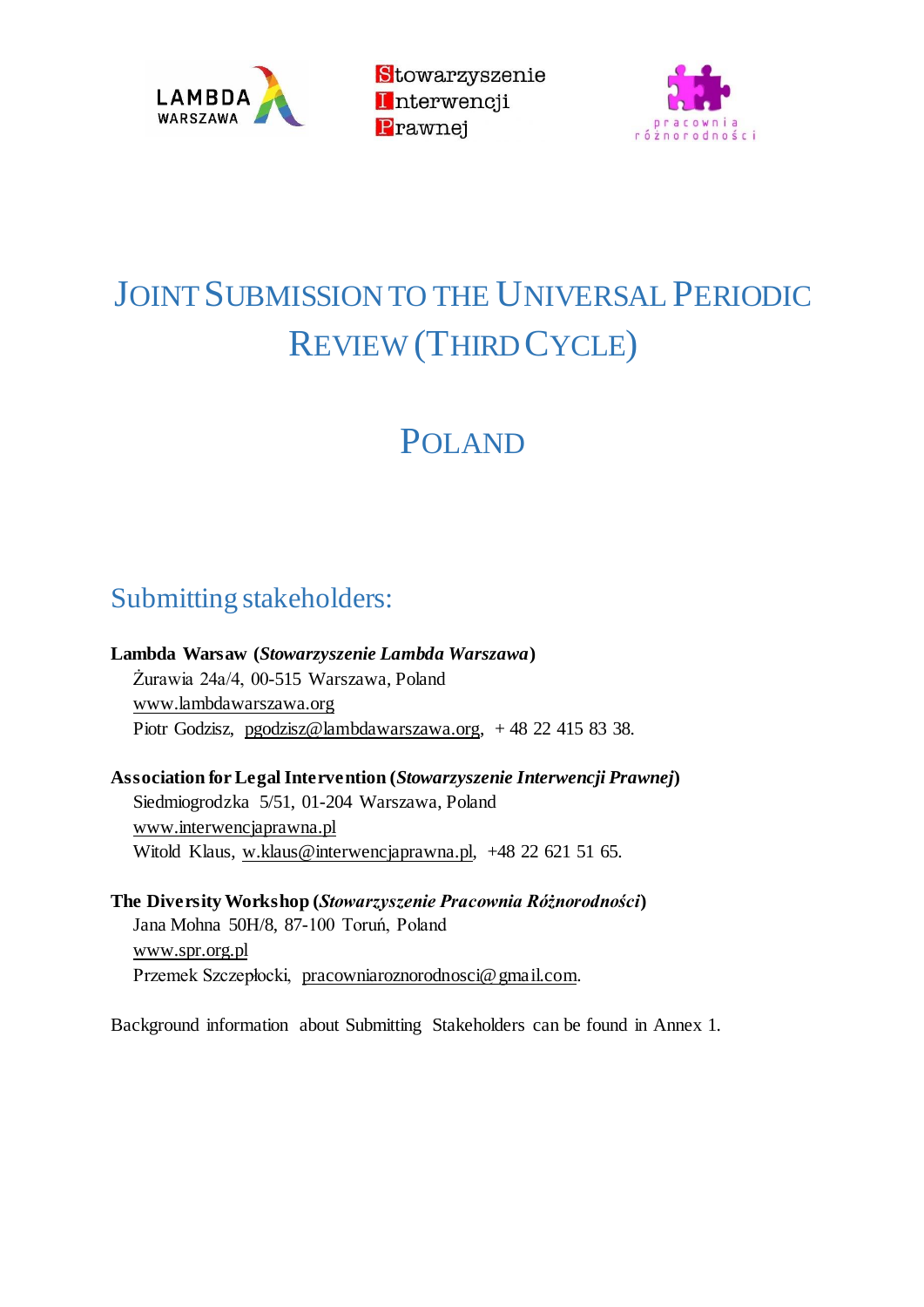# Scope of the report

1. This Joint Submission covers the issue of protection from hate crimes (racist, xenophobic, homophobic and disablist violence) and hate speech (incitement to hatred) in Poland in the years 2012-2016. It raises key issues and provides indications of areas of concern. The ensuing recommendations are based on international and regional standards relating to human rights and fundamental freedoms, relevant UPR recommendations, experiences and observations of the Submitting Stakeholders and other stakeholders.

## Summary of recommendations

- 2. In order to further improve compliance of the Polish Criminal Code, other laws and relevant policies with international human rights standards and good practices in countering hate crime and hate speech, the Submitting Stakeholders make the following key recommendations:
	- **a. add sex, gender identity, disability and sexual orientation to the list of protected grounds in hate crime and hate speech provisions in the Criminal Code**
	- **b. amend the Criminal Code to ensure that all types of offences committed with a bias motive are investigated** *ex officio* **and attract higher penalties than crimes committed without such a motive**
	- **c. conduct awareness-raising campaign about hate crimes, particularly those based on sexual orientation, gender identity and disability**
	- **d. conduct hate crime reporting trainings for police officers and prosecutors**
	- **e. setup publicly funded third-party and online hate crime reporting facilities**
	- **f. introduce a system in the National Prosecutor's Office and the Ministry of Justice where hate crime data are captured based on motivation and not legal qualification**
	- **g. conduct regular hate crime victimization surveys**
	- **h. introduce in the Act on protection and assistance for victims and witnesses references to the special situation of victims of hate crimes**
	- **i. provide a regular, well-grounded and funded consultation forum on hate crime with participation of government officials, police, prosecutors,judges and NGOs**
	- **j. ensure sufficient funding and staffing for the Human Rights Protection Team at the Ministry of Interior and Administration, as well as the Commissioner for Human Rights.**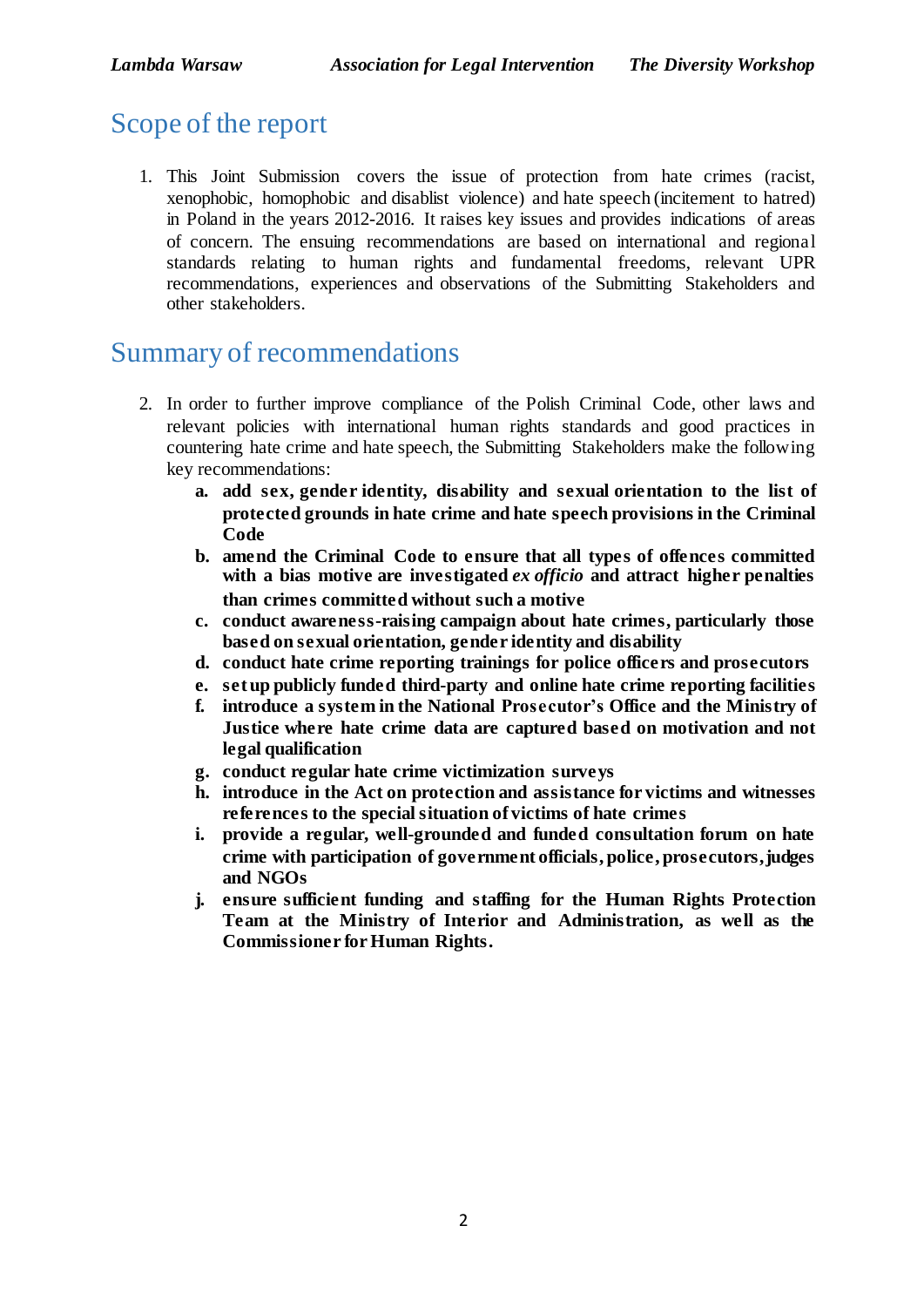# Issues under review

### Criminal law

LGBT and people with disabilities

- 3. During the UPR of Poland  $(2<sup>nd</sup> cycle 13<sup>th</sup> session)$  in 2012, Poland accepted a number of recommendations pertaining to the countering of hate crimes and hate speech, or – more generally, equality and non discrimination and racial discrimination. <sup>i</sup> In the following paragraphs, we provide an analysis of the implementation of selected recommendations.
- 4. The current provisions of the Criminal Code 1997 pertaining to hate speech (Article 256 para 1) and hate crime (Article 119 and Article 257) recognize only nationality, ethnicity, race, religion (or lack of thereof) and political affiliation (Article 119) as protected grounds. As a result, other categories, such as sex, gender identity, disability and sexual orientation are not included in these provisions, creating a hierarchy of victims, and resulting in differences in prosecuting and sentencing of hate crimes based on different grounds.
- 5. The current provisions on racist threats, violence and incitement to hatred are largely copied from the Criminal Code 1969, where they were introduced following the experience of the WW2, and in order to implement the international human rights framework.ii They have been virtually unchanged in the past 47 years, despite the immense political and cultural changes in Poland. As such, they do not adequately address the problem of bias crimes and hate speech (including cyberhate) nowadays.
- 6. During the 2 nd cycle of UPR in 2012, Poland accepted the recommendation to include sexual orientation and gender identity in the hate speech provisions (90.66) and to recognize gender identity and sexual orientation as aggravating circumstances for hate crime (90.68). **These recommendations have not been implemented**. In addition, Poland accepted several other recommendations to strengthen legal and other measures to address bias-motivated crimes. iii **These recommendations have not been implemented**, particularly as concerns crimes motivated by bias based on sex, gender identity, disability and sexual orientation.
- 7. In addition, since 2012, recommendations to add new grounds (including gender identity, disability and sexual orientation) were made by ECRI, iv the OSCE ODIHR, as well as UN treaty bodies.vi
- 8. Despite accepting the UPR recommendations, the government did not attempt to prepare a draft amendment aimed at expanding the catalogue of protected categories hate crime and hate speech provisions.
- 9. The government considered the issue of amending the Criminal Code in the National Action Plan for Equal Treatment 2013-2016, subject to the outcome of an analysis, which was however, never carried out.vii According to the Mid-Term Progress Report prepared in 2014 by the Polish government,viii Polish law provides sufficient protection against hate crimes and is consistent with Poland's international obligations. The report further states that, "despite this, the Criminal Law Codification Committee has prepared draft amendments to the Criminal Code aiming to further strengthen the criminal law protection against bias-motivated crimes".ix This information is inaccurate.
- 10. Indeed, between 2012 and 2015, three such draft amendments were discussed in the parliament.<sup>x</sup> Two of the draft amendments (no 340 and 383/2357), submitted in the Sejm by two opposition parties and based on a bill prepared by an alliance of civil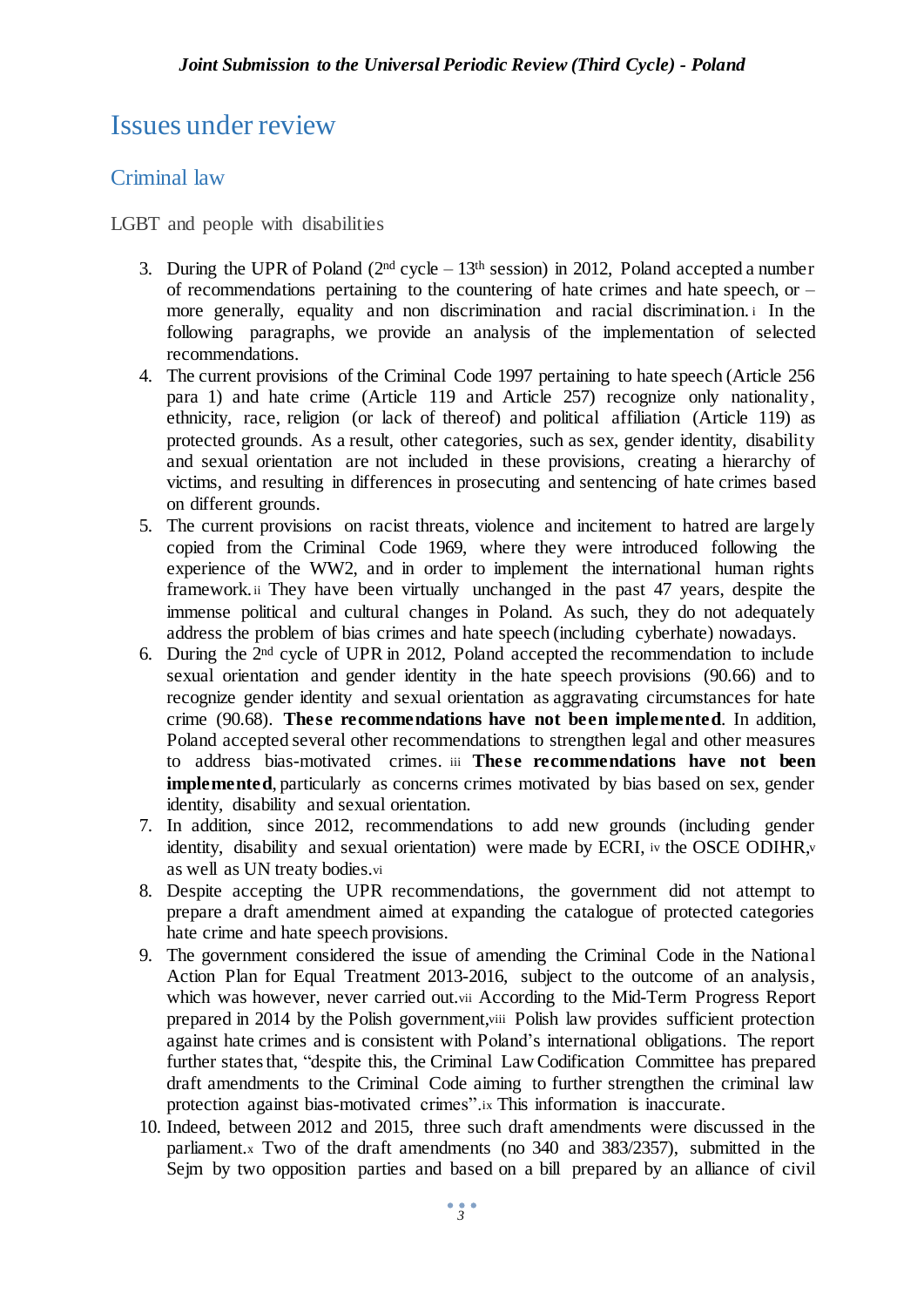society organizations, aimed to do it by adding sexual orientation, gender identity, gender, age and disability to the list of already protected grounds. The third amendment (no 1078), submitted by the members of the ruling party, did not mention any specific characteristics, but instead suggested the adding of a vague umbrella term "natural or acquired personal qualities or beliefs" to the existing catalogue of protected characteristics. All three draft amendments were directed for further works in the Parliamentary Permanent Subcommittee for the Amendment to the Criminal Law.

- 11. The official stance of the government towards the change in the Criminal Code, expressed in the opinions on the draft amendments prepared by the Ministry of Justice,xi was negative. The government argued, *inter alia*, that the new proposed grounds do not fulfil the requirement of being of "general interest"; that the choice of selected grounds is discretionary; and that the current protection is sufficient. While the official documents were free from discriminatory remarks, openly homophobic statements were made by conservative MPs (particularly from *Prawo i Sprawiedliwość* (Law and Justice) party) during the parliamentary debates on the draft amendments.xii
- 12. The opinion of the government changed slightly in favour of the amendments in 2015. Nevertheless, the delay and lack of real will to legislate against hate resulted in a fiasco, as the parliament's term came to an end in October 2015, and the works on the draft amendments were discontinued.
- 13. Following the elections in October 2015, the new Minister of Justice in the *Prawo i Sprawiedliwość* (Law and Justice) government, declared that he sees no need to introduce any changes in this area to the Criminal Code.xiii **This marks a regressive action which is directly in breach of accepted UPR recommendations**.
- 14. In July 2016, a new draft amendment, similar to the amendment no 340, was submitted in the parliament by the an opposition party *.Nowoczesna* (.Modern). At the time of writing (September 2016), it was not yet put on the parliament's agenda.
- 15. The absence of gender, gender identity, disability and sexual orientation in the provisions on hate speech and hate crime results in offences targeting, e.g. LGBT or disabled people, being investigated and prosecuted as common crimes. This means that they do not attract higher penalties and are not always prosecuted *ex offcio*, as in the case of racist and xenophobic crimes. Furthermore, incitement to hatred based on these grounds is not treated as a criminal offence at all.

### *Case 1*

*A couple of gay men were attacked on the street by a group in Warsaw in 2012. Three offenders were charged with aggravated assault, while one, who shouted that he was going to 'knock out the faggots' teeth when he gets out', was additionally charged with punishable threats. Despite apparent bias, the homophobic character of the crime was not reflected in legal qualification and was not taken into consideration in sentencing. The offenders were given a suspended sentence of one year in prison, and ordered to pay 100 PLN (roughly \$30) damages each to the victims.xiv*

### *Case 2*

*A group of men were insulted and physically assaulted due to sexual orientation. The hearing* took place on the corridor of the police station. One of the victims had to whisper in order to *avoid any comments from other people gathered in the corridor. After the hearing the police officer told the victims that no crime has been committed. After the victims protested, another*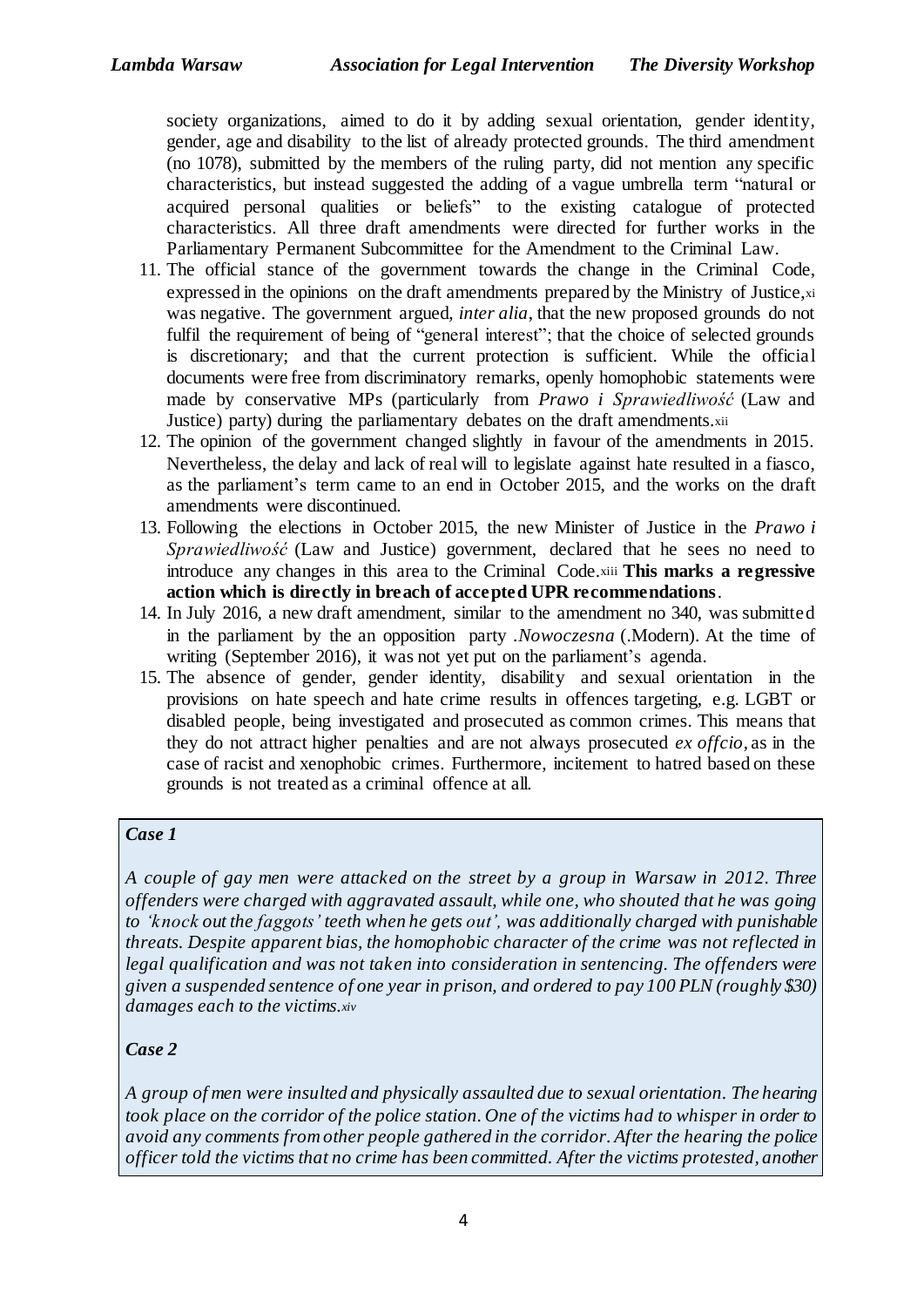*police officer took the victim to a different room and informed them that, despite the notification, the investigation will not be initiated.xv*

- 16. Adding new characteristics to the list of protected grounds will mean that bias crimes against all most commonly targeted groups will attract higher sentences and will be prosecuted publicly. At the same time, incitement to hatred based on sex, sexual orientation, gender identity and disability will become an offence. For this reason, the Submitting Stakeholders recommend that Poland:
	- **a. add sex, gender identity, disability and sexual orientation to the list of protected grounds in hate crime and hate speech provisions in the Criminal Code, so that crimes motivated by bias based on those characteristics could be treated in the same way as racist and xenophobic crimes**.

Racist and xenophobic crimes

- 17. During the 2<sup>nd</sup> UPR, Poland accepted a number of recommendations regarding prompt and effective prosecution of racist and xenophobic hate crimes. xvi **The recommendations have been partially implemented.**
- 18. Despite the fact that the Criminal Code recognizes national, ethnic, racial and religious belonging as protected grounds, it is unclear what the meaning of the term "racial" is, and which groups are covered. For this reason in a case when a victim is attacked because they are perceived as a refugee, the crime may not be considered as a biasmotivated. The bias motivation may be considered only in a case where there is a clear reference to race, ethnicity or religion, e.g. being Muslim or Arab.
- 19. When deciding on the legal qualification of a case, the police often over-focus on racist slurs, and may ignore other bias indicators, such as victim perception. This is problematic, as some victims of racist and xenophobic attacks, e.g. people of Asian or African origin, may not understand Polish and may not recall the words used during the attack.xvii
- 20. Furthermore, crimes committed against the person due to mistake in perception or victimization by affiliation may not be considered as bias-motivated either. This is the consequence of a narrow perception of the meaning of "racial" which is only considered as *belonging* to group of persons but not being *affiliated* with them.

#### *Case 3*

*During a football game in September 2013, the fans of the Lech Poznań Football Club chanted "Down with Jews". The shouts were addressed against fans of the Łódź Widzew Football Club. The Prosecutor decided to discontinue the investigation since the fans of Łódź Widzew were not Jews. The Appellate Prosecutor's Office in Poznań reviewed this decision and ordered re-examination of the case.* xviii

*Case 4*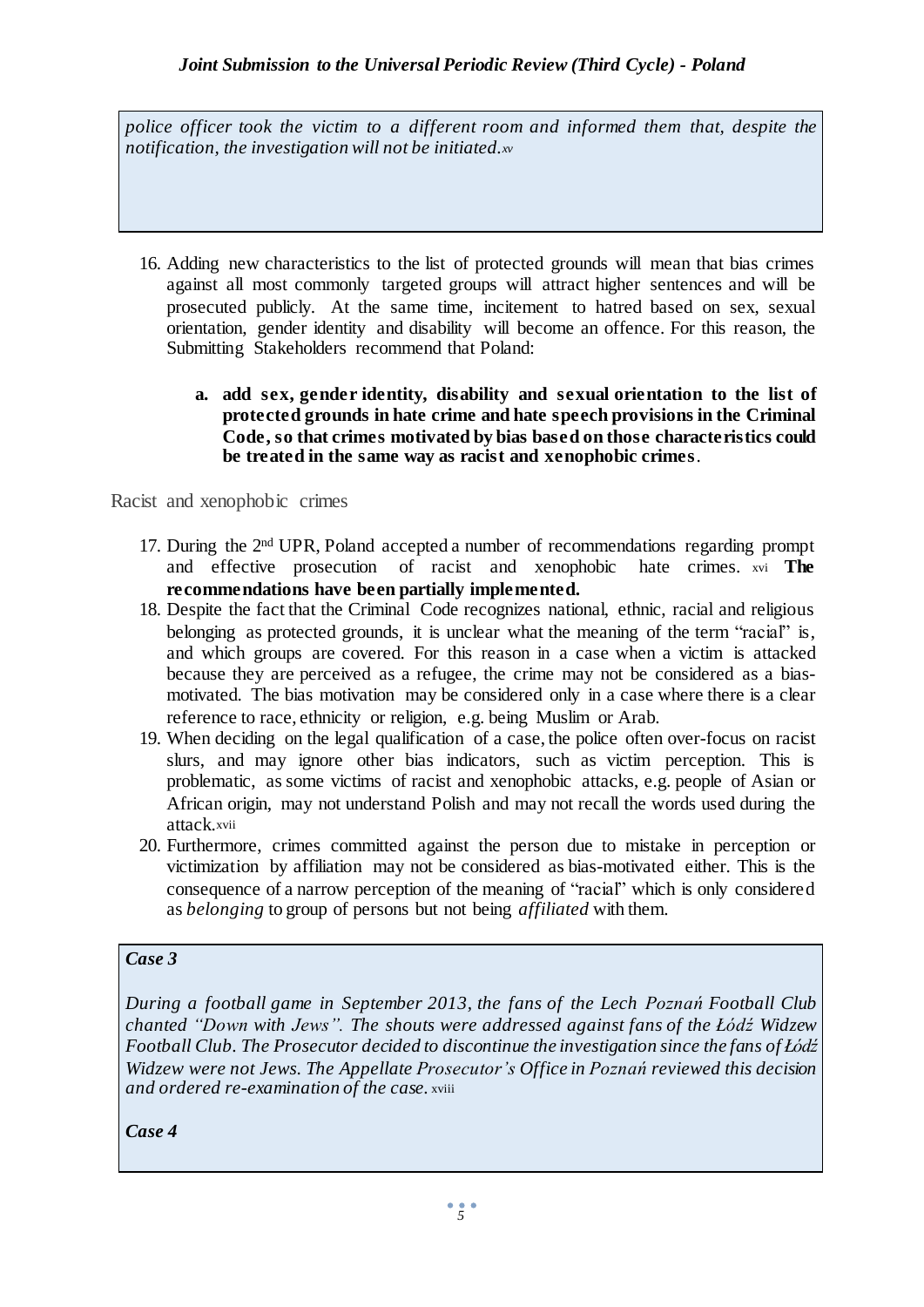*A Pakistani man was brutally assaulted, while his Polish companion was entirely ignored by the assailants. The absence of racist slurs resulted in the Police qualifying the attack as physical assault without bias motivation.xix*

- 21. The fact that people racialized as refugees or simply foreigners are attacked became especially visible in 2015, following the migration crisis. The report issued by the Ministry of Interior and Administrationxx shows the rise in recorded violent crimes and incitement to hatred cases against Muslims and Arabs, yet does not clarify how many people were attacked due to being perceived as refugees.
- 22. Despite the evidence that hate crime persists in Poland, high level government officials downplay the number and significance of attacks. For example, in May 2016, the Government Plenipotentiary for Civil Society and Equal Treatment Wojciech Kaczmarczyk undermined the credibility of the results of the EU LGBT Survey 2012. xxi Also in May, in a response to a letter from the Commissioner for Human Rights (NHRI), urging the government to step up efforts to counter racism at universities, the Minister for Higher Education Jarosław Gowin said 'I will not be telling the rectors what they should do', xxii In September 2016, the Minister of Interior and Administration Mariusz Błaszczak condemned the Commissioner for Human Rights for expressing concerns about the rising tide of xenophobia, xxiii and said that hate crimes make up only 0.1 per cent of all crimes in Poland, which is seen as another attempt to marginalize the issue, xxiv
- 23. The Commissioner for Human Rights is charged with dealing with equality issues, including discriminatory violence. Because of his involvement with these issues, particularly as regards anti-LGBT discrimination, he has regularly been an object of political attacks, particularly by senior members of the ruling party.xxv
- 24. For this reason, the Submitting Stakeholders recommend that Poland:
	- **b. Ensure that attacks on people perceivedas refugees are investigatedas hate crimes**
	- **c. Instruct the police that victim perception, among other bias indicators, should be taken into account when deciding on the initial legal qualification of a crime**
	- **d. Ensure that cases where the victim is attacked due to affiliation with a group distinguished by a protected category, as well as cases where the offender is mistaken as to the identity of the victim are investigated as hate crimes**
	- **e. Ensure that high-ranking officials condemn high-profile cases ofhate crime that are publicized in the media**
	- **f. Ensure sufficient funding and staffing for the Commissioner of Human Rights allowing him to continue work on discriminatory violence.**

Types of offences

25. The discussion regarding change of hate speech and hate crime law in Poland so far has been mostly about adding new grounds to the existing articles criminalizing incitement to hatred, threats and physical assaults. This entails the risk that, even if the new grounds are added, the laws may not properly address most serious or frequent forms of crimes that generally target certain persons or groups by reason of their protected characteristic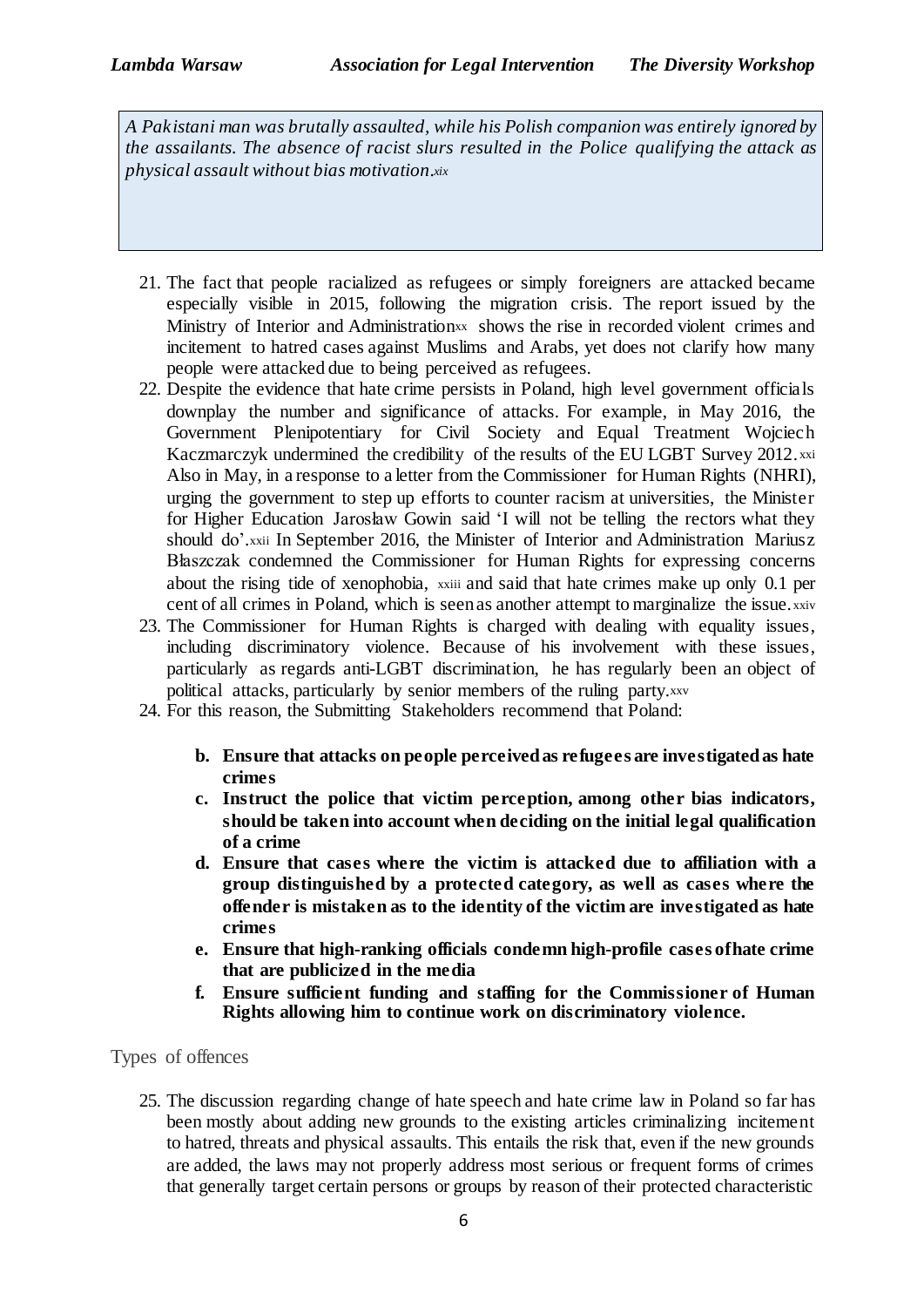(e.g. homicide, physical assaults, rape and sexual assault, serious and less serious bodily harms, threats, harassment or stalking, arson, robbery/theft/burglary, damage to or destruction of goods and property, vandalism and the desecration of graves).

#### *Case 5*

*In 2016, offices of Campaign against Homophobia and Lambda Warsaw were attacked several times. The front door of Lambda Warsaw was spat at and covered with celtic cross and the expressions "white power"and "ban of faggoting". The police originally considered to classify the crime as propagating fascism and inciting to hatred but as the front door of the organization was not located in a public place the proceedings were discontinued.*

26. Article 53 of the Criminal Code includes a general provision stating that when sentencing perpetrators, the courts shall take into account, among others, their particular motivation and behaviour when determining the penalty, within the limits specified by law; this provision does not, however, explicitly mention a *bias* motivation on specific grounds. While certain criminal offences of the Criminal Code also include specific reference to aggravating factors leading to the imposition of higher penalties, they also do not include references to bias motivation as such. In particular, Article 148 [manslaughter] refers to penalty-enhancing circumstances for crimes committed "for motives deserving special condemnation"; however, this wording remains relatively vague and may trigger diverging court interpretations as to whether "bias motive" constitutes such a circumstance.

#### *Case 6*

On January 2014, a 20-year old student went to a gay club in Szczecin. When he left the club, *he met three other men. The morning after his body was found nearby. The forensic medical examination established drowning as the cause of death. His face had probably been pushed into a puddle on the clay soil. One offender was sentenced for murder. The other was sentenced for participating in a physical assault that resulted in death. When passing sentence, the court did not consider the homophobic motivation, hence it had no influence on the punishment.xxvi*

- 27. Based on the above, it is recommended that Poland:
	- **g. amend the Criminal Code to ensure that all types of offences committed with a bias motive are investigated** *ex officio* **and attract higher penalties than crimes committed without such a motive .**

### Monitoring and reporting of hate crime

Under-reporting and under-recording

28. During the 2<sup>nd</sup> cycle of UPR in 2012, Poland accepted recommendations to institute outreach by police and law enforcement to LGBT persons and communities to increase reporting of hate crimes (90.94) and to enact public awareness campaigns and government training in order to decrease anti-Semitism and discrimination (90.50). **The**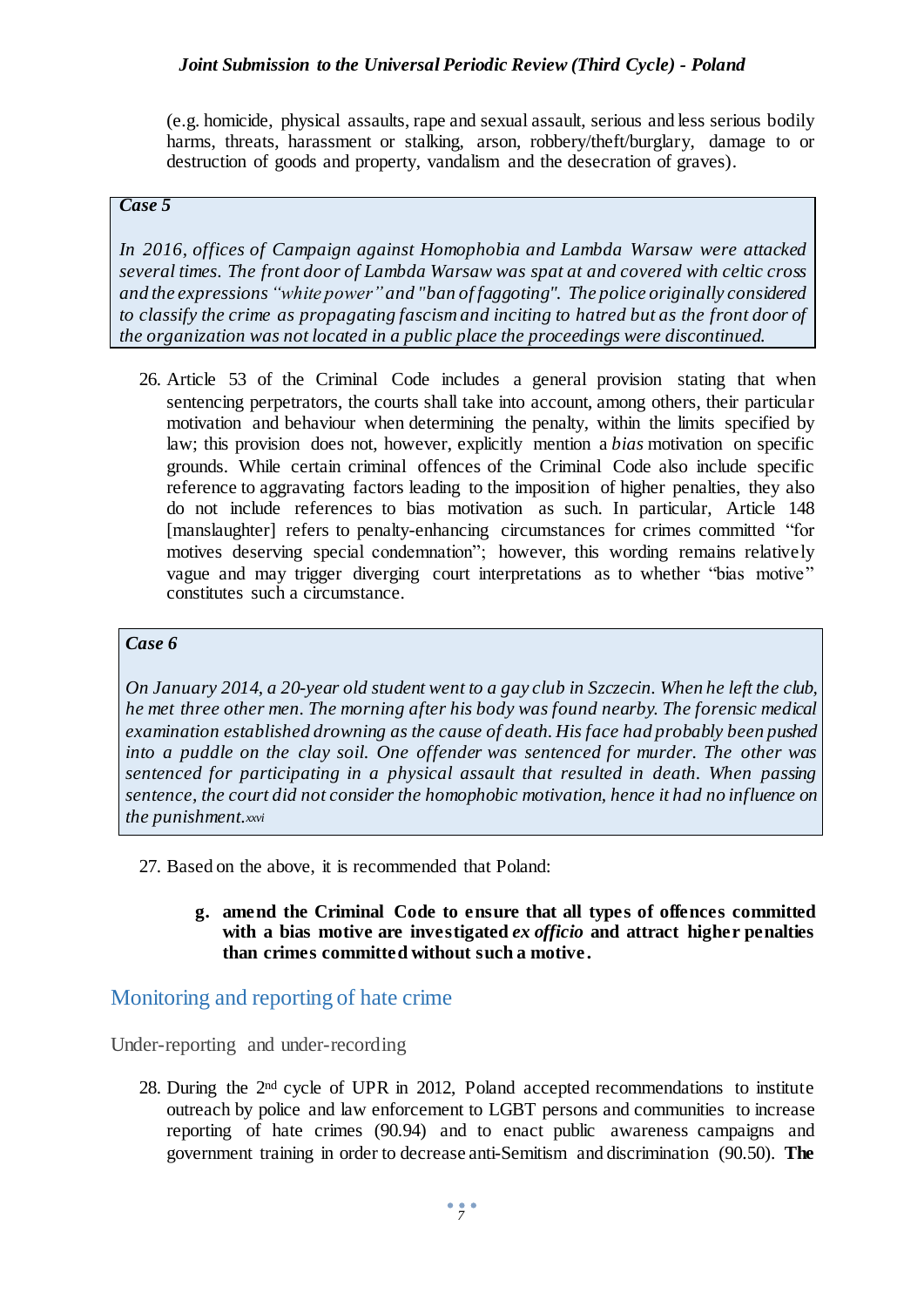**former recommendation has not been implemented, while the latter has been implemented only partially**.

- 29. Hate crimes in Poland are both under-reported and under-recorded. There is a high discrepancy between the numbers of hate crimes that are committed, that are reported to the competent authorities or NGOs, and that are officially recorded and investigated as hate crimes. For example, in a survey conducted by the FRA among LGBT people living in the EU, 35% of the respondents from Poland reported having been attacked or threatened with violence in the five years preceding the question.xxvii In 2014, Polish NGOs reported to ODIHR22 crimes motivated by bias against LGBT people, compared to seven officially recorded incidents.xxviii Until now, there are no officially recorded hate crimes based on disability.
- 30. Reasons of under-reporting of hate crime are well documented, and include, i.a., low confidence in police, lack of knowledge of what constitutes hate crime and reporting mechanisms, language and cultural barriers (migrants), as well as fear of homophobic reaction from the police.xxix
- 31. Efforts to increase the number of reported crimes, such as the information campaign *Racism. Say it to fight it*, carried out by the Ministry of the Interior, are sporadic and limited to racism and xenophobia. Until today, there has been no attempt, on the part of the authorities, to encourage reporting of anti-LGBT or disability hate crimes through e.g. public campaigns or establishing permanent links (e.g. liaison officers) with affected communities. At the same time, there are no publicly funded third-party or online reporting facilities through which police could receive reports.
- 32. Selected police officers and prosecutors receive hate crime training in the framework of the curricula based on OSCE ODIHR's capacity building programmes TAHCLExxx and PAHCT.xxxi Members of the judiciary do not receive any specific hate crime training. NGOs are sometimes invited to participate in trainings or deliver trainings. Nevertheless, statutory bodies as a rule of thumb do not pay for trainings, expecting the NGOs to deliver them for free as a sign of *bona fide*. This solution is unsustainable, as NGOs are dependent on external funding to deliver trainings.
- 33. For the above reason, it is recommended that the Police Headquarters and/or the Ministry of Interior and Administration:
	- **h. conduct awareness-raising campaign about hate crimes, particularly those based on sexual orientation, gender identity and disability**
	- **i. conduct outreach activities to the most commonly victimized communities, particularly black, Asian and minority ethnic groups; Ukrainian community; Muslim and Jewish communities; lesbian, gay bisexual and transgender communities; and people with disabilities**
	- **j. conduct hate crime reporting trainings for police officers and prosecutors; the trainings should cover,** *inter alia***, crimes based on sexual orientation, gender identity and disability and should be delivered in cooperation with NGOs and funded from public sources**
	- **k. setuppublicly funded third-party and online hate crime reporting facilities.**

Data collection system

34. Since the last UPR, Poland made some improvements in the collection of data on and monitoring of hate crime and hate speech. Specific changes were implemented by the Police Headquarters, Ministry of Interior and Administration, and Ministry of Justice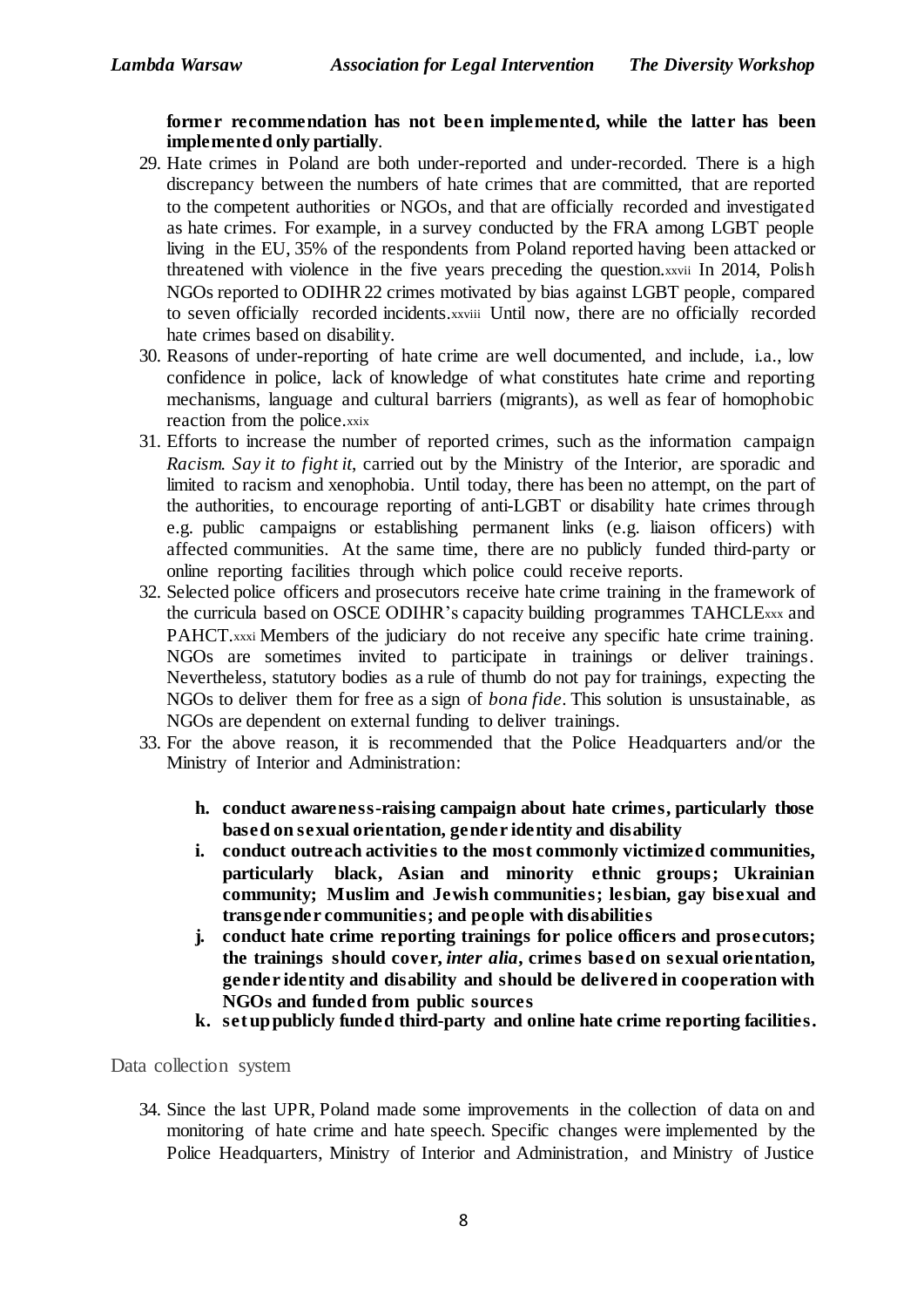under the previous government. **Nevertheless, significant shortcomings remain, and there is a threat that a regressive action may take place**.

- 35. The most important drawback is lack of coordination between different agencies responsible for catching data on the different levels of the criminal justice procedure. Since 2013, the Police and the Ministry of Interior and Administration has been monitoring crimes based on a working definition of hate crime, which includes, next to racist and xenophobic crimes, offences based on sex, gender identity, disability and sexual orientation, as well as other grounds.xxxii At the same time, neither the National Prosecutor's Office nor the Ministry of Justice have introduced a working definition of hate crime, and continue to collect data based on provisions of the Criminal Code which cover racist and xenophobic crimes only.xxxiii
- 36. Secondly, the system used by the National Prosecutor's Office, unlike the system used in the Police Headquarters/Ministry of Interior and Administration and the Ministry of Justice, is not IT-based, and does not automatically disaggregate the cases by specific bias motivations or types of offences, requiring significant manual work.
- 37. Thirdly, the introduction of new data collection system in the police, especially the fact that additional bias motivations are being monitored, was not followed by training for all police officers using the system. As the experience of the Submitting Stakeholders show, front-line, or even investigating officers are often not aware of the fact that, e.g. the homophobic motivation can be recorded in the system.
- 38. Summing up, while improved, the data collection is not systematic. While the system is fairly capable of capturing recorded incidents motivated by racism and xenophobia (i.e. bias motivations explicitly included in the Criminal Code), when it comes to biases which are not specifically mentioned in the Criminal Code (primarily sexual orientation, gender identity and disability), the numbers captured are still negligible (see section on under-reporting and under-recording above).
- 39. Finally, Poland does not conduct regular victimization studies that would cover the issue of hate crime, which is considered a good practice as it improves the understanding of the problem.xxxiv The Police Headquarters conducts annual crime survey, but it does not contain questions on hate crime. The surveys conducted by the Ministry of Justice cover, in part, the issue of violence towards people with disabilities, but do not cover the violence based on homophobia/transphobia, or even racism, xenophobia. In the opinion of the Submitting Stakeholders, the reason for this is the fact that bias-motivated violence is not seen as an important issue by subsequent Ministers of Justice.
- 40. Lack of reliable and up-to-date information on the prevalence of hate crimes is a major obstacle not only for research, but also for general public acknowledgement and awareness of the problem of bias-motivated violence and hate speech in Poland. For this reason it is recommended to:
	- **l. extend the working definition of hate crime used by Police/Ministry of Interior and Administration to National Prosecutor's Office and the Ministry of Justice**
	- **m. introduce a system in the National Prosecutor's Office and the Ministry of Justice where hate crime data are captured based on motivation and not legal qualification, compatible with the system used by the Police Headquarters/Ministry of Interior and Administration**
	- **n. conduct regular hate crime victimization surveys covering at least racist and xenophobic, anti-Semitic, Islamophobic, anti-LGBT and disablist hate crimes.**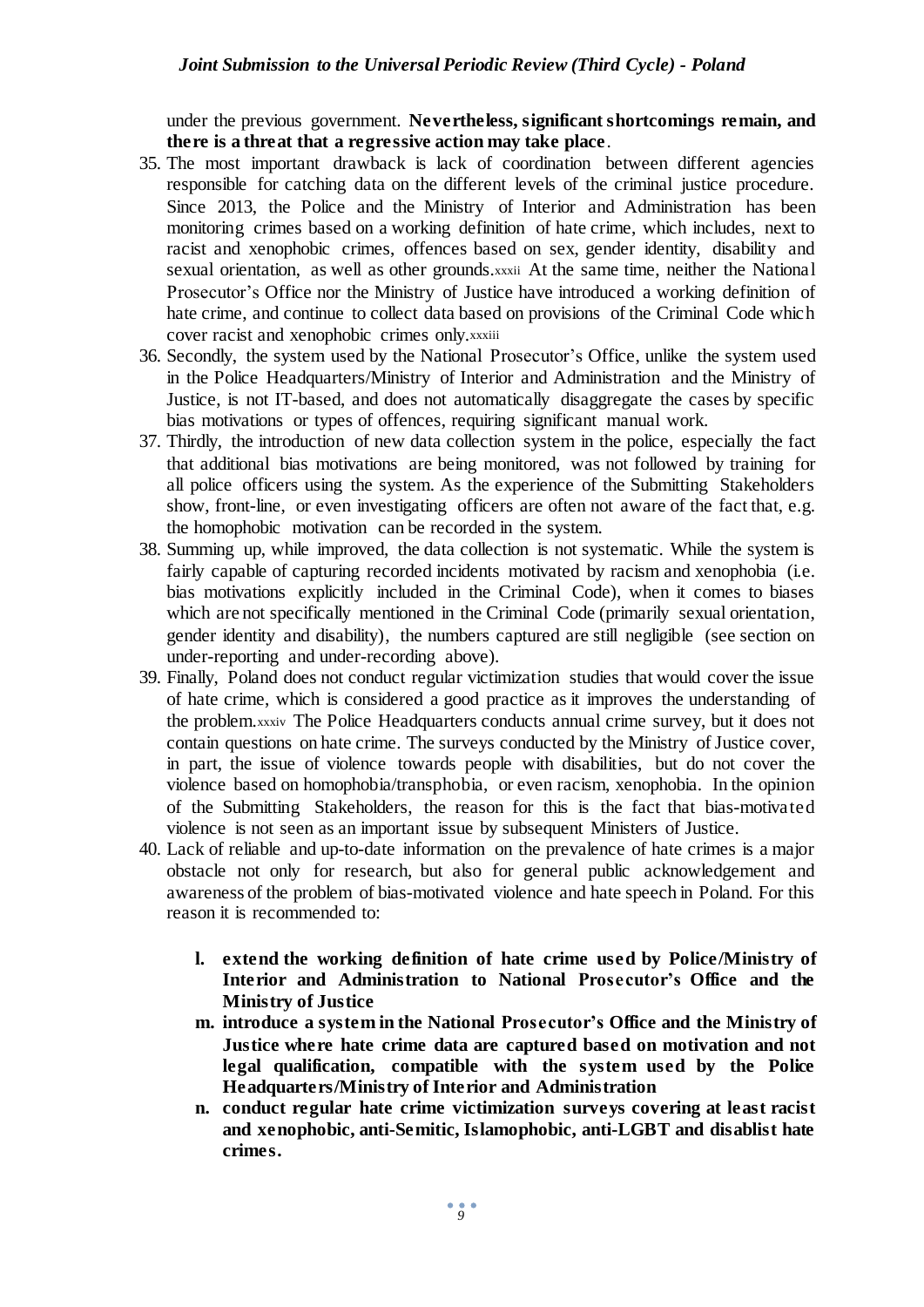## Gaps in victim rights and support

- 41. In Poland there is no developed specific, publicly-funded support system addressed to victims of hate crimes. Specialized support services for victims of hate crime are provided by few NGOs (which do not receive long-term support from the state). The lack of victim support system becomes even more disturbing when the low rate of notification about hate crimes is considered (see above).xxxv
- 42. Currently, there are no public funds that would specifically aim at providing legal and psychological support for victims of hate crimes. The Victim Support Fund, managed by the Ministry of Justice, does not address specific needs of victims of hate crimes in any way. All initiatives to provide specialized support are therefore led by NGOs, which makes them unsustainable, as they are dependent on external grants.
- 43. In November 2014, Poland adopted the Act on protection and assistance for victims and witnesses, xxxvi with a view to implement the EU Directive 2012/29/EU. xxxvii The directive aims to increase the rights of victims by respecting the principle of nondiscrimination. It also requires that states should respond to specific protection needs of hate crime victims, ensuring that both the nature of the crime and personal characteristics of the victim (e.g. gender, sexual orientation, hearing impairment, language) should be taken into account.xxxviii
- 44. **The Act did not implement provisions of the EU Directive with regard to the protection of and support for victims of hate crimes, particularly based on motivations not included in the current Criminal Code** (see section *LGBT and people with disabilities* above).
- 45. Because the current provisions of the Act lack direct references to those issues, some vulnerable victims cannot benefit from specific protection, which makes the implementation inconsistent with the EU Directive. In consequence, legal definitions refer only to the general concept of victim without differentiating their status due to type of crime or personal characteristics.xxxix
- 46. Specific protection and support needs of victims of hate crimes are included in the individual victim needs assessment form, which was piloted by the Ministry of Justice in 2015. No final report was produced following the pilot project.xl The police have not received specific training on how to use the questionnaire. It is unclear how effective this tool is in identifying the needs.
- 47. The problem of violating the rights of victims of hate crimes, particularly members of the LGBT community, but also other groups, e.g. foreigners, during the criminal justice procedures, is well evidenced in civil society reports.xli

#### *Case 7*

*The victim of a homophobic assaultwanted to reportthe crime ata police station. The officer taking the report stated that 'it would be a private prosecution' and 'you should go with it to the court.'xlii*

#### *Case 8*

*The provisions on language support [interpretation in court] are understood differently by different courts. Sometimes the interpreter is called for each court session where the victim saystheywill be present. Much more often, however, the interpreteris called only to translate*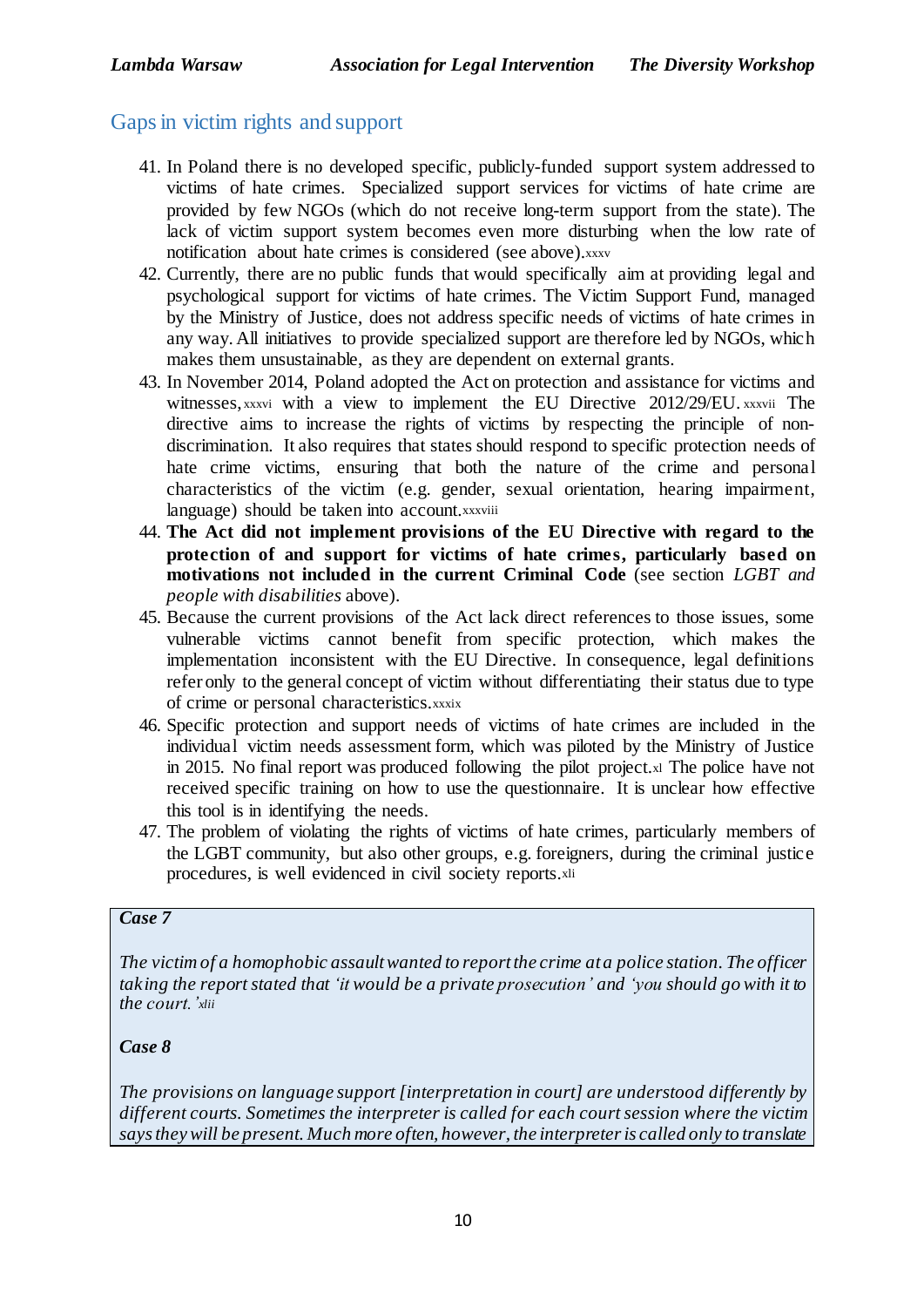*the hearing of the victim, even if the victim acts as auxiliary prosecutor (…). This means that they are de facto excluded from participating in the court proceedings.xliii*

*See also the Case 2 above.*

48. For the above reasons, it is recommended that Poland:

- **o. introduce in the Act on protection and assistance for victims and witnesses referencesto the specialsituationof victims ofhate crimes, including crimes based on sexual orientation, gender identity and disability.**
- **p. Provide public funding for specialized NGOs for legal and psychological counselling aimed specifically at victims of hate crimes**.

### Cooperation with civil society

- 49. During the 2<sup>nd</sup> cycle of UPR in 2012, Poland supported the recommendation regarding the work of the Council for Counteracting Racial Discrimination, Xenophobia and Related Intolerance, 'with a view to ensure a well-planned and coordinated approach in combating acts of racism and xenophobia' (90.61). **The recommendation was implemented partially until 2016, when the Prime Minister dissolved the Council, marking the start of a regressive action in hate crime policy and practice**.xliv
- 50. At the moment, there is no existing forum for regular exchange of information between the government, police, criminal justice system personnel and NGOs. Between 2012 and 2016, Poland has not established permanent and effective bodies that would provide forum for discussion and consultation on hate crime issues between the government, law enforcement, criminal justice system and civil society. While a few initiatives, e.g. the Police Platform against Hate, or the abovementioned Council, did emerge, lack of funding, grounding and ability to take any real action beyond discussion decided on their ineffectiveness.
- 51. The Government Plenipotentiary for Civil Society and Equal Treatment Wojciech Kaczmarczyk does not see cooperation with anti-discrimination NGOs, or even reaction to attacks on those organizations, as a priority. In an interview in July 2016, he said that 'we will move from funding ideological projects in support of projects', adding that, until now, the focus was on the discrimination of sexual minorities.xlv In response to the letter urging him to take action after the series attacks on offices LGBT organizations Lambda Warsaw and KPH in the beginning of 2016, the Plenipotentiary said that he 'can only call for good manners and restraint when voicing one's opinion.'xlvi Following next attacks, he offered a statement saying that he supports the dispute, but not based on violence.'xlvii
- 52. In the end of 2015, the Ministry of Interior's Human Rights Protection Team tried to form a consultation platform called the Working Group on Countering Hate Crimes. During the first meeting, subgroups were formed to discuss specific issues. The meeting of the first subgroup on hate speech was called for several months later, in July 2016. It was, nevertheless, cancelled last minute, supposedly due to the World Youth Days taking place at the same time. Until September 2016, no more meetings of the Working Group took place.
- 53. In September 2016, the three-person Human Rights Protection Team at the Ministry of Interior and Administration shrank by one third, as one of the officers was laid off. This significantly diminishes the capacity of the Team to continue work on improving data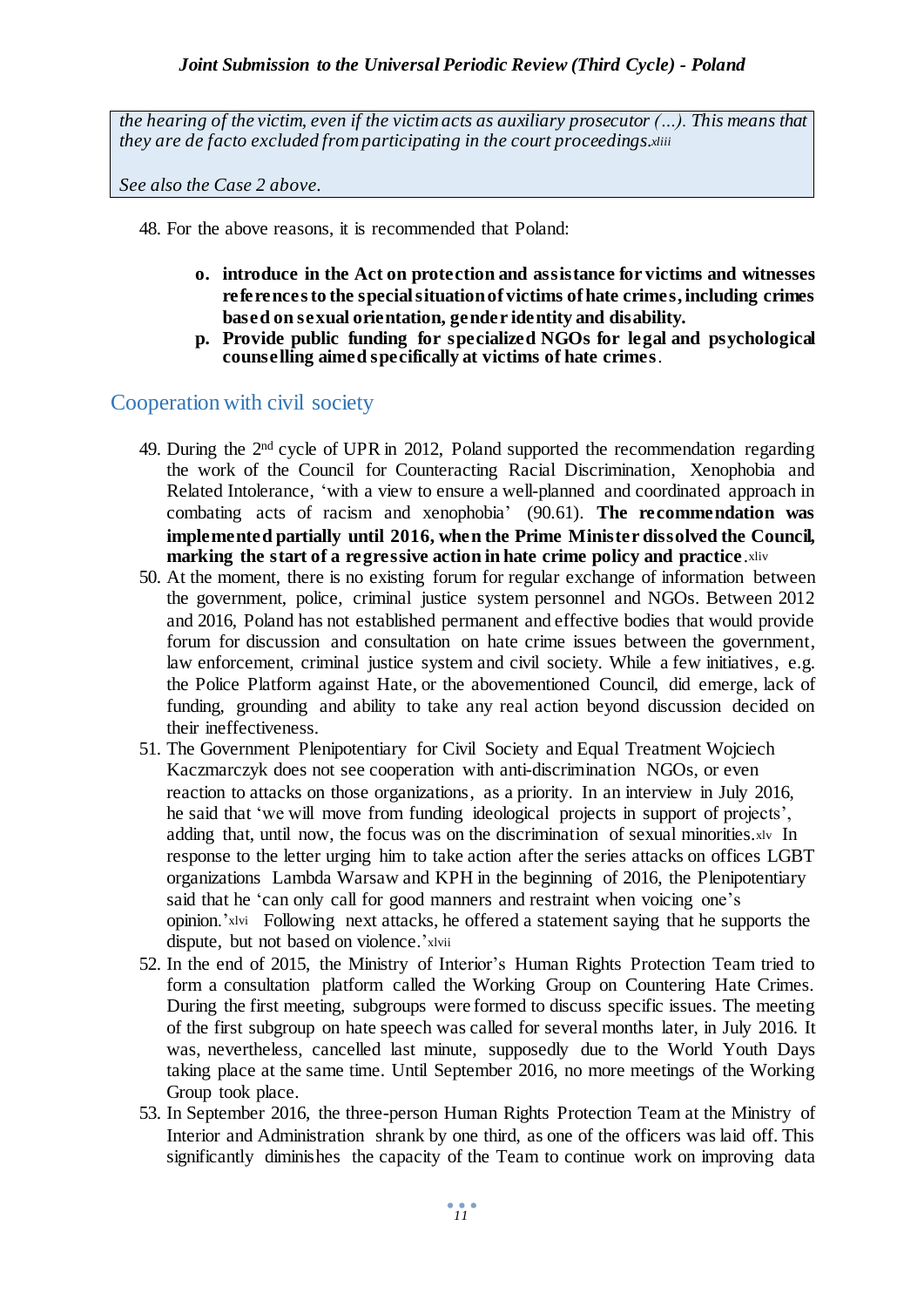collection mechanisms and engagement with civil society. At the moment of writing, in the opinion of the Submitting Stakeholders, the future of the Team is uncertain.

- 54. For the above reasons, it is recommended that Poland:
	- **q. Provide a regular, well-grounded and funded consultation forum on hate crime with participation of government, police, prosecutors, judges and NGOs representing different identity groups, particularly migrants and refugees, national, ethnic and religious minorities, LGBT and people with disabilities**
	- **r. Ensure sufficient funding and staffing for the Human Rights Protection Team at the Ministry of Interior and Administration.**

# **Endnotes**

<sup>x</sup> Draft amendment no 340(7 March 2012), submitted bymembers ofthe oppositionparty*TwójRuch* (Your Move); draft amendment no 383(20 April 2012), submitted bymembers ofthe oppositionparty*Sojusz Lewicy Demokratycznej*(Democratic Left Alliance), withdrawndueto proceduralissuesin February 2014and resubmitted as draftamendment no2357 on 7 July 2014; draft amendment no 1078(27 November 2012), submitted by members ofthe ruling party *Platforma Obywatelska* (Civic Platform).

xii Zofia Jabłońska andPawełKnut, eds.,*PrawaosóbLGBTw Polsce.Raportz badańnadwdrażaniem ZaleceniaCM/Rec(2010)5KomitetuMinistrów dla Państw Członkowskich w zakresieśrodków zwalczania dyskryminacji opartejna orientacjiseksualnejlub tożsamościpłciowej[LGBT rightsin Poland.Report from research onthe implementation ofRecommendation CM/Rec(2010)5 ofthe Committee ofMinistersto member states on measurestocombatdiscrimination on grounds ofsexual orientation or genderidentity]*, 1st ed. (Warsaw:KPH, 2012), 175.

 $\mathbf{i}$  These recommendations are listed in the area 8 (Equality & non-discrimination) and 9 (Racial discrimination) of the Thematic List (Matrice) of Recommendations, -

http://www.ohchr.org/EN/HRBodies/UPR/Pages/PLSession13.aspx.

ii See also:MateuszWoiński,*PrawnokarneAspektyZwalczaniaMowy Nienawiści[Criminal LawAspects of Combating Hate Speech]*(Warszawa:LexisNexis, 2014), 156–57.

iii Recommendations 90.45 to 90.47, 90.49, 90.50, 90.54, 90.55, 90.57, 90.60, 90.64, 90.65 and 90.94 of the Report of the Working Group on the Universal Periodic Review for Poland, A/HRC/21/14, 9July 2012. iv ECRI, "ECRI Report on Poland (Fifth MonitoringCycle)" (ECRI, June 9, 2015),

https://www.coe.int/t/dghl/monitoring/ecri/Country-by-country/Poland/POL-CbC-V-2015-20-ENG.pdf. v ODIHR, "Opinion on the Draft Amendments to Certain Provisions of the Criminal Code of Poland" (ODIHR, December 3, 2015), 15, www.legislationline.org.

vi See the UN information prepared bythe OHCHR.

vii SPR, "MonitoringAndAnalysis OfImplementationOfThe NationalAction ProgramForEqualTreatment Regarding Gender,GenderIdentityAnd SexualOrientation (2013-2016) Summary Report," 2016, footnote11, 8, http://www.spr.org.pl/monitoring-kpdrt-2013-16/.

viii Universal Periodic Review Mid-term Progress Report by Poland, Human Rights Council 25<sup>th</sup> Session, 2014. ix Ibid., 11.

xi The opinions ofthe Governmenton thedraft amendment no340and 383 (3 August 2012), 1078 (29 April 2013), and 2357 (7 July 2014).

xiii Paweł Kośmiński, "Ziobro Wstrzymuje Prace Nad KaraniemZa Mowę Nienawiści.KPHZachęca Do Wysłania Listów:Ministerstwo Ignoruje Fakty,"*Wyborcza.pl*,January 26, 2016,

http://wyborcza.pl/1,75398,19539464,ziobro-wstrzymuje-prace-nad-karaniem-za-mowe-nienawisci-kph.html. xiv Piotr Godzisz, "Racing Race:Should SexualOrientationBe Protected byHate Crime Laws? Lessonsfrom Poland," *Think Pieces:A Journal ofthe JointFacultyInstitute ofGraduateStudies,University College London 1(0) "UCLfacesRACEISM:Past,Present,Future"* 1, no. 0 (2015): 10–26.

xv KPH, "Raport OPolsce [Report on Poland]"(KPH, 2016), 32, http://kph.org.pl/wp-

content/uploads/2016/08/hnm-raport-pl-www.pdf.

xvi Recommendations 90.40, 90.45, 90.47, 90.48, 90.49, 90.53, 90.54, 90.55, 90.56, 90.57, 90.60, 90.62, 90.64, 90.65.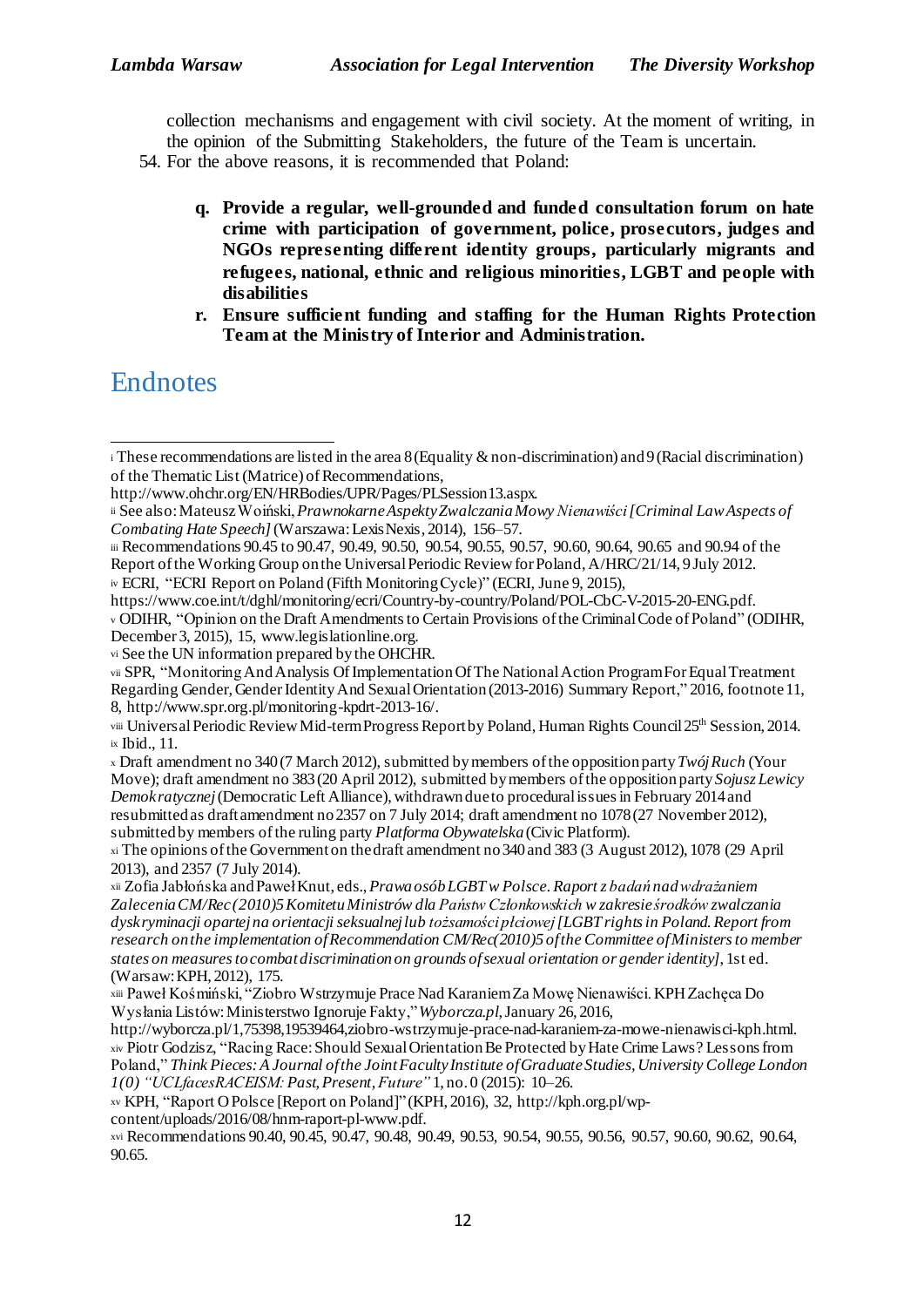xvii Karolina Brzezińska and KatarzynaSłubik, "PoradnictwoPrawne Dla OsóbPokrzywdzonych – Doświadczenia I Rekomendacje [Legal Counseling for Victims - Experiences and Recommendations]," in *PrzestępstwaMotywowane Uprzedzeniami – Dylematy, Wyzwania, Strategie. Dwa LataDziałaniaKoalicji PrzeciwkoPrzestępstwomMotywowanymUprzedzeniami[BiasCrimes-Dilemmas,Challenges, Strategies. Two Years ofWork of the CoalitionAgainst BiasCrimes]*, ed.MichałPawlęga andPiotrGodzisz(Stowarzyszenie InterwencjiPrawneji Stowarzyszenie Lambda-Warszawa, 2016),

http://lambdawarszawa.org/lambdawarszawa/co-robimy/edukacja/koalicja-przestepstwa-z-uprzedzen/. xviii HFHR, "Submission to the 84th Session of the Committee on Tte Elimination of Racial Discrimination" (HFHR, 2014), 11,

http://tbinternet.ohchr.org/\_layouts/treatybodyexternal/Download.aspx?symbolno=INT%2fCERD%2fNGO%2fP OL%2f16285&Lang=en.

xix PAP and jaga, "OBWEChce Zmiany Polskiego Prawa," April15, 2016, http://www.rp.pl/Prawokarne/304159909-OBWE-chce-zmiany-polskiego-prawa.html.

xx MSWiA, "Analiza PrzestępczościZ Nienawiści" (MSWiA, 2016),

http://www.spoleczenstwoobywatelskie.gov.pl/sites/default/files/analiza\_mswia\_policja.pdf.

xxi Ewa Siedlecka, "Równość WedługWojciecha Kaczmarczyka, Pełnomocnika Rządu Ds.Równego

Traktowania," *Wyborcza.pl*, accessedJuly 16, 2016, http://wyborcza.pl/magazyn/1,152469,20031971,rownoscwedlug-wojciecha-kaczmarczyka-pelnomocnika-rzadu-ds.html.

xxii PAP, "Gowin O Apelu RPOWs.Ksenofobii:Nie Będę MówiłRektorom,Co Robić," *NaukaWPolsce*,May 25, 2016, http://naukawpolsce.pap.pl/aktualnosci/news,409837,gowin-o-apelu-rpo-ws-ksenofobii-nie-bedemowil-rektorom-co-robic.html.

xxiii Wirtualna Polska, "RzecznikPrawObywatelskich Odpowiada SzefowiMSWiA:Nie Czuję Się Politykiem," *Wiadomosci.wp.pl*,September 8, 2016, http://wiadomosci.wp.pl/kat,1342,title,Rzecznik-Praw-Obywatelskichodpowiada-szefowi-MSWiA-nie-czuje-sie-politykiem,wid,18498332,wiadomosc.html.

xxiv pr/, "Błaszczak: PrzestępstwaZ NienawiściSą Bardzo Rzadkie," *Polsatnews.pl*,September 15, 2016, http://www.polsatnews.pl/wiadomosc/2016-09-15/blaszczak-przestepstwa-z-nienawisci-sa-bardzo-rzadkie/. xxv Polska, "KrystynaPawłowiczAtakuje Adama Bodnara:'LewackiPrzechył,'" September 5, 2016,

http://fakty.interia.pl/polska/news-krystyna-pawlowicz-atakuje-adama-bodnara-lewacki-przechyl,nId,2263179. xxvi Brzezińska and Słubik, "Poradnictwo PrawneDla Osób Pokrzywdzonych – Doświadczenia IRekomendacje [Legal Counseling for Victims - Experiences and Recommendations]."

xxvii FRA, "Survey DataExplorer: LGBT Survey 2012" (FRA, 2013), http://fra.europa.eu/DVS/DVT/lgbt.php. xxviii ODIHR, *OSCE Annual Hate CrimeReporting*(Warsaw:ODIHR, 2015), www.hatecrime.osce.org. xxix KPH, "Raport OPolsce [Report on Poland]"; FRA, "EULGBT Survey."

xxx ODIHR, *Training AgainstHate Crimesfor Law Enforcement.Programme Description*(Warsaw:ODIHR, 2012), http://www.osce.org/odihr/tahcle.

xxxi ODIHR, *ProsecutorsandHate Crimes Training(PAHCT).Programme Description*(Warsaw:ODIHR, 2014), http://www.osce.org/odihr/pahct.

xxxii Human rights protectionteam, https://mswia.gov.pl/pl/bezpieczenstwo/ochrona-praw-czlowieka/zespol-dospraw-ochron/204,Dzialalnosc.html.

xxxiii As hate crime data collected by the National Prosecutor's Office continue to be captured according to the provisions ofthe Criminal Code (Articles 119, 256 and 257), data fromprosecution onlycontainincidents motivated by racismand xenophobia. Similarly, even thoughthe formusedby the MinistryofJustice allows for choosing bias motivation basedon sexualorientation, genderidentityor disability, the records are stillattached to Articles 119, 256 and 257. This means that homophobic, transphobic anddisablist cases willnot be captured as long as sexualorientation, genderidentityor disability do notmake theirway into the Criminal Code's list of protected characteristics.

xxxiv ODIHR, *Hate Crime Data CollectionandMonitoringMechanisms.A PracticalGuide* (Warsaw:ODIHR, 2014), http://www.osce.org/odihr/datacollectionguide?download=true.

xxxv HFHR, "Submission to the 84th Session ofthe Committee on Tte Elimination ofRacialDiscrimination," 12. xxxvi http://isap.sejm.gov.pl/DetailsServlet?id=WDU20150000021

xxxvii European Parliament and Councilofthe EU, *Directive 2012/29/EUofthe European Parliament andthe Council ofthe EuropeanUnion of25 October 2012EstablishingMinimumStandards on the Rights, Support and Protection ofVictims ofCrime, and ReplacingCouncil Framework Decision2001/220/JHA*,*OJ L315,P. 57– 73*, 2012, http://eur-lex.europa.eu/legal-content/EN/TXT/?uri=CELEX%3A32012L0029. xxxviii Ibid.

xxxix KPH, "Raport OPolsce [Report on Poland]."

xl Information receivedby KPHfromthe MoJ,letterDSRIN-IV-061-2/16/6 dated 13September 2016. xli See,for example, ibid.; Brzezińska and Słubik, "PoradnictwoPrawne Dla Osób Pokrzywdzonych – Doświadczenia I Rekomendacje [Legal Counseling for Victims - Experiences and Recommendations]."